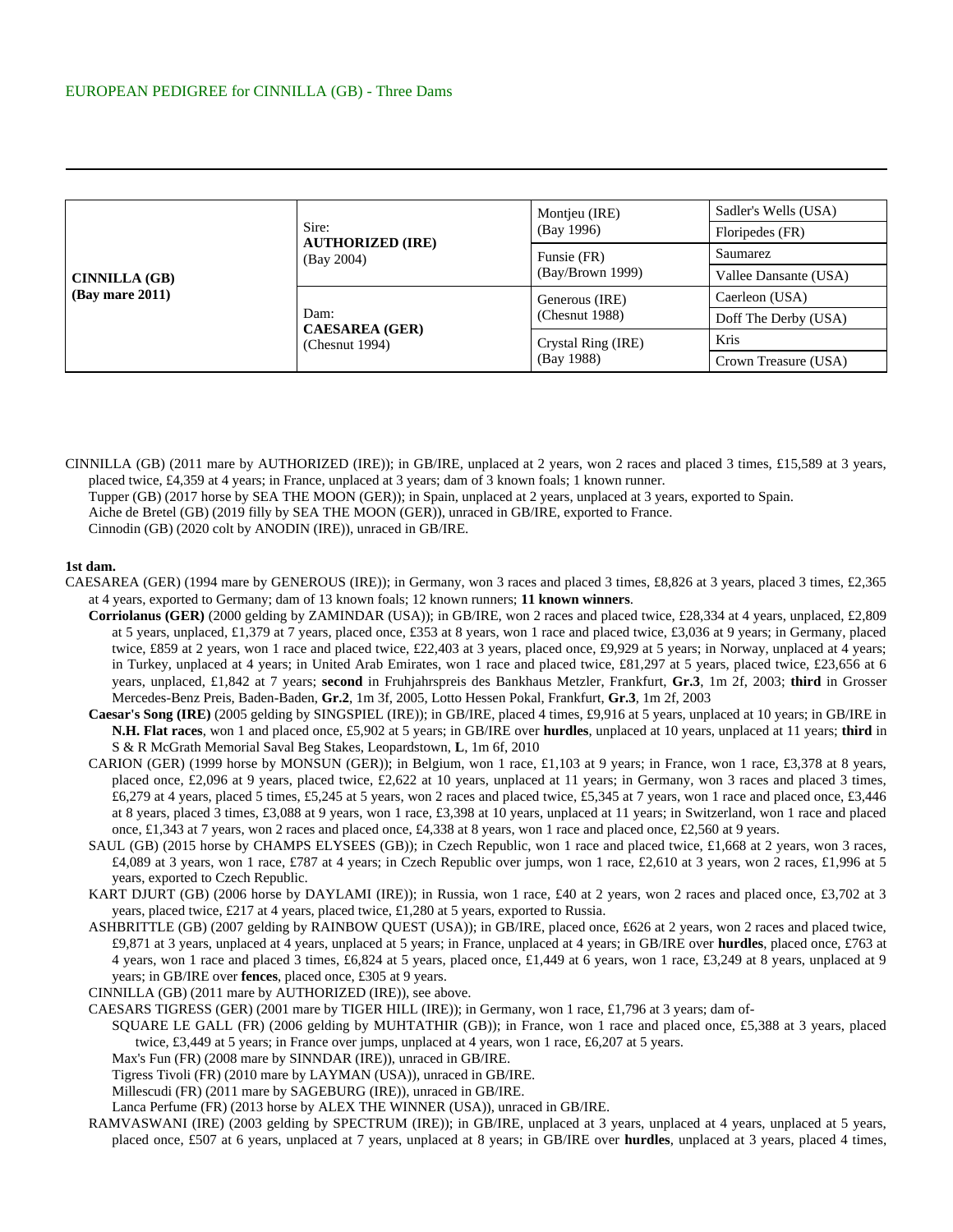£1,871 at 4 years, placed 4 times, £1,507 at 5 years, placed 9 times, £5,499 at 6 years, won 1 race and placed 5 times, £3,769 at 7 years, unplaced at 8 years; in GB/IRE over **fences**, unplaced at 5 years, unplaced at 6 years.

POMPEIA (GB) (2010 mare by SINGSPIEL (IRE)); in GB/IRE, won 1 race and placed twice, £4,765 at 2 years, placed 5 times, £6,384 at 3 years; dam of-

ROMAN SPINNER (GB) (2015 mare by INTIKHAB (USA)); in GB/IRE, won 2 races and placed 4 times, £10,631 at 2 years, won 1 race and placed 6 times, £12,129 at 3 years, won 2 races and placed 6 times, £20,451 at 4 years, placed 3 times, £5,449 at 5 years, unplaced, £600 at 6 years.

(2016 mare by ARCHIPENKO (USA)).

Song of Pompeia (GB) (2017 mare by MUKHADRAM (GB)); in GB/IRE, unplaced at 3 years.

(2019 gelding by OUTSTRIP (GB)).

MATIDIA (GB) (2013 mare by MANDURO (GER)); in GB/IRE, placed once, £250 at 2 years, won 1 race and placed twice, £4,524 at 3 years; in Germany, unplaced at 5 years; in Hungary, won 1 race, £4,322 at 3 years; in Slovakia, unplaced at 4 years, placed twice, £424 at 5 years, exported to Austria; dam of-

Minotor des Mottes (FR) (2020 colt by STORM THE STARS (USA)), unraced in GB/IRE.

Majed Al Arab (GB) (2009 horse by DALAKHANI (IRE)), unraced in GB/IRE, exported to United Arab Emirates.

Zilla (GB) (2014 mare by ZAMINDAR (USA)); in GB/IRE in **N.H. Flat races**, unplaced at 3 years

## **2nd dam.**

- CRYSTAL RING (IRE) (1988 mare by KRIS); in GB/IRE, placed twice, £4,596 at 2 years, won 1 race and placed once, £6,562 at 3 years, exported to Germany; dam of 11 known foals; 9 known runners; **6 known winners**.
	- **CATELLA (GER)** (1996 mare by GENEROUS (IRE)); Top rated 3yr old in Germany in 1999 (9.5-10.5f), Champion older mare in Germany in 2000; in France, unplaced at 3 years; in Germany, won 1 race and placed once, £5,743 at 2 years, won 5 races and placed once, £85,523 at 3 years, won 2 races and placed 4 times, £231,452 at 4 years, unplaced at 5 years; in Italy, placed once, £30,417 at 4 years; in USA, placed once, £88,537 at 4 years; **won** ELE Pokal-Grosser Erdgas Preis, Gelsenkirchen-Horst, **Gr.1**, 1m 4f, 2000, Henninger Trophy, Frankfurt, **Gr.2**, 1m 2f, 1999, Gerling Preis, Cologne, **Gr.2**, 1m 4f, 2000, Deutscher Herold-(Hamburger Stutenpreis), Hamburg, **Gr.3**, 1m 3f, 1999, Lotto Hessen Pokal, Frankfurt, **Gr.3**, 1m 2f, 1999; **second** in Mercedes-Benz Grosser Preis von Baden, Baden-Baden, **Gr.1**, 1m 4f, 2000, Gran Premio di Milano, Milan, **Gr.1**, 1m 4f, 2000, Emirates Grosser Preis der Wirtschaft, Baden-Baden, **Gr.2**, 1m 3f, 2000; **third** in Breeders' Cup Filly & Mare Turf, Churchill Downs, **Gr.1**, 1m 3f, 2000, Deutsche Post Euro Express Europa Preis, Cologne, **Gr.1**, 1m 4f, 2000, WGZ Bank-Deutschland Preis, Dusseldorf, **Gr.1**, 1m 4f, 2000, exported to Germany; dam of-
		- **CAPRICE (GER)** (2003 mare by MONSUN (GER)); in France, won 1 race and placed twice, £13,447 at 4 years; in Germany, won 1 race, £2,069 at 3 years; in USA, placed 5 times, £23,819 at 5 years, won 2 races and placed twice, £123,698 at 6 years; **won** Robert G Dick Memorial Handicap, Delaware Park, **Gr.3**, 1m 3f, 2009, La Zanzara Handicap, Santa Anita, 1m 4f, 2009; **second** in Claire Marine Stakes, Arlington International, 1m 4f, 2008; **third** in Sheepshead Bay Stakes, Belmont Park, **Gr.2**, 1m 3f, 2009, Rood and Riddle Dowager Stakes, Keeneland, **L**, 1m 4f, 2008, Yerba Buena Stakes, Golden Gate, **L**, 1m 3f, 2009, Hermosa Beach Handicap, Hollywood Park, 1m 4f, 2008; dam of-

JUST THIS ONE (IRE) (2011 mare by FOOTSTEPSINTHESAND (GB)); in France, placed 3 times, £5,750 at 3 years; in Germany, won 2 races and placed 6 times, £8,836 at 4 years, exported to France; dam of-

(2017 horse by ZEBEDEE (GB)).

Just A Mistake (FR) (2019 filly by SHAMALGAN (FR)), unraced in GB/IRE.

Queen Storm (FR) (2020 filly by TORONADO (IRE)), unraced in GB/IRE.

CHANSONETTE (GER) (2005 mare by SINGSPIEL (IRE)); in Germany, won 2 races and placed once, £4,191 at 3 years; dam of-CHANSON DU SOIR (FR) (2010 gelding by DESERT STYLE (IRE)); in France, won 1 race and placed once, £6,342 at 3 years,

won 1 race and placed 3 times, £17,167 at 4 years, won 2 races, £7,794 at 6 years, unplaced at 7 years, unplaced at 8 years.

- MOON DUST (FR) (2013 mare by MYBOYCHARLIE (IRE)); in France, unplaced at 2 years, won 3 races and placed once, £24,412 at 3 years, placed 4 times, £10,769 at 4 years, unplaced at 5 years; dam of-
	- Moon Way (FR) (2020 filly by GALIWAY (GB)), unraced in GB/IRE.
- COUNTESS ALLEGRO (FR) (2014 mare by SAGEBURG (IRE)); in France, placed 5 times, £13,639 at 2 years, unplaced at 3 years, unplaced at 4 years; in France over jumps, won 1 race and placed 3 times, £16,462 at 3 years, won 1 race and placed 3 times, £13,487 at 4 years.
- La Catella (FR) (2017 mare by DABIRSIM (FR)); in France, placed twice, £9,567 at 3 years, unplaced, £2,053 at 4 years, unplaced, £714 at 5 years.

(2015 horse by ZOFFANY (IRE)).

(2018 mare by MAXIOS (GB)).

(2019 colt by ELUSIVE CITY (USA)).

- CABUCHON (GER) (2007 gelding by FANTASTIC LIGHT (USA)); in GB/IRE, unplaced at 3 years, unplaced at 4 years, won 2 races and placed 4 times, £5,066 at 6 years, won 1 race and placed 13 times, £6,548 at 7 years, won 1 race and placed 6 times, £4,845 at 8 years, unplaced at 9 years; in Guernsey, won 1 race, £1,800 at 7 years.
- CHARIS (GER) (2006 mare by MONSUN (GER)); in Germany, won 1 race, £2,206 at 2 years.
- COPY CAT (GER) (2012 mare by SHIROCCO (GER)); in Germany, placed once, £500 at 2 years, placed twice, £1,860 at 3 years, won 1 race and placed 5 times, £5,001 at 4 years, unplaced at 5 years, exported to Germany; dam of- (2019 colt by NEATICO (GER)).
- Countdown (GER) (2008 gelding by MONSUN (GER)); in GB/IRE in **N.H. Flat races**, placed once, £458 at 6 years; in GB/IRE over **hurdles**, unplaced at 7 years, unplaced at 9 years

Chalas (GER) (2011 mare by TERTULLIAN (USA)); in Germany, unplaced at 3 years; dam of-

(2016 mare by ELZAAM (AUS)).

(2017 gelding by EPAULETTE (AUS)).

<sup>(2019</sup> filly by EPAULETTE (AUS)).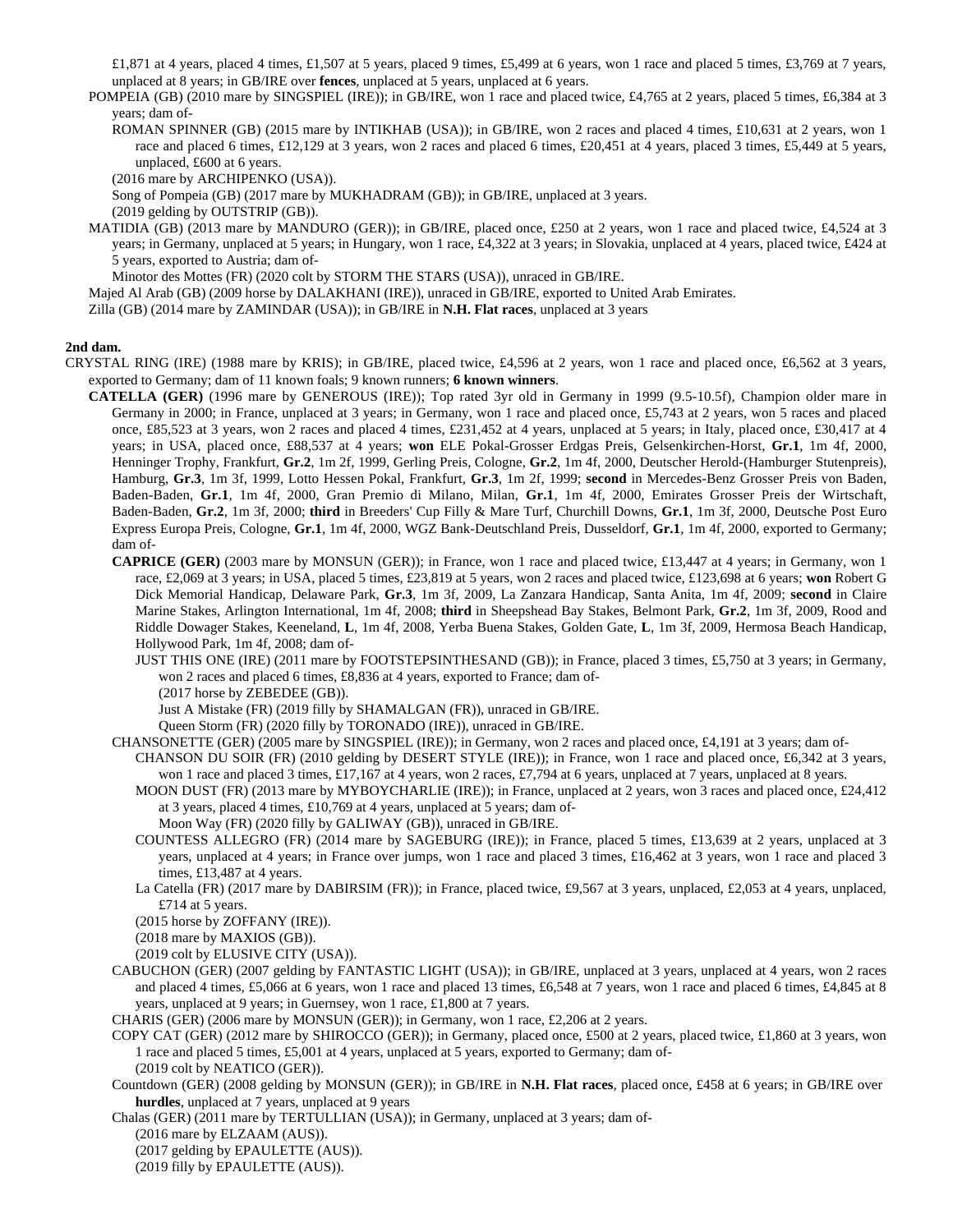- **LIZZEY LETTI (GB)** (1998 mare by GRAND LODGE (USA)); in GB/IRE, won 1 race, £2,327 at 2 years, placed once, £1,135 at 3 years; in Germany, won 1 race, £6,515 at 3 years; **won** G.P. Deutschen Buchmacher Nereide Rennen, Gelsenkirchen-Horst, **L**, 1m 2f, 2001, exported to India; dam of-
	- **GRAND TREASURE (IRE)** (2010 mare by AUSSIE RULES (USA)); in France, unplaced at 3 years; in Italy, won 2 races and placed 3 times, £37,231 at 2 years, placed 5 times, £31,412 at 3 years, placed 3 times, £3,800 at 4 years; **won** Criterium Femminile, Rome, **L**, 7f 110y, 2012; **second** in Premio Regina Elena 1000 Guineas, Rome, **Gr.3**, 1m, 2013, Premio Ubaldo Pandolfi, Rome, **L**, 6f, 2012, Premio Eupili, Milan, **L**, 6f, 2012, exported to India; dam of-

SOPRAN PULCINELLA (IRE) (2019 colt by GALILEO GOLD (GB)); in Italy, won 1 race, £2,679 at 2 years, exported to Italy.

Treasure Vale (IRE) (2016 gelding by VALE OF YORK (IRE)); in GB/IRE, unplaced, £241 at 2 years, placed twice, £1,189 at 3 years.

Pirate Lass (IRE) (2017 mare by BORN TO SEA (IRE)); in GB/IRE, placed once, £1,608 at 2 years, placed 3 times, £5,170 at 3 years, placed once, £1,259 at 4 years.

(2021 filly by RAVEN'S PASS (USA)).

LAMBERTUS (GER) (2007 horse by TIGER HILL (IRE)); in Austria, won 2 races, £5,431 at 4 years, won 1 race, £1,417 at 5 years; in Czech Republic, placed once at 4 years; in Slovakia, won 1 race, £1,164 at 4 years, won 2 races, £2,403 at 8 years, placed once, £610 at 9 years; in Italy over jumps, unplaced at 7 years.

FIBONACCI SEQUENCE (IND) (2011 gelding by AD VALOREM (USA)); in India, won 3 races.

LOVNA (USA) (2003 mare by TALE OF THE CAT (USA)); in France, placed twice, £1,825 at 4 years; in Germany, won 1 race, £2,069 at 3 years, exported to France; dam of-

- JUDAS JO (FR) (2009 mare by MUHTATHIR (GB)); in GB/IRE, won 1 race and placed once, £2,014 at 2 years, placed once, £352 at 3 years; in France, unplaced, £1,417 at 3 years, won 1 race and placed 6 times, £20,204 at 4 years, placed once, £917 at 5 years, placed 3 times, £2,482 at 6 years; in Sweden, won 1 race, £19,157 at 2 years, exported to France; dam of-
	- Mademoiselle Wolf (FR) (2017 mare by AMADEUS WOLF (GB)); in France, unplaced at 2 years, unplaced at 3 years, unplaced at 4 years.
	- Juju (FR) (2018 mare by AMADEUS WOLF (GB)), unraced in GB/IRE.

Joanis (FR) (2019 filly by PANIS (USA)), unraced in GB/IRE.

Captain Jo (FR) (2020 colt by CAPTAIN CHOP (FR)), unraced in GB/IRE.

LOVNA ZAMBEZI (FR) (2015 mare by ZAMBEZI SUN (GB)); in Morocco, placed 3 times, £2,358 at 2 years, won 1 race and placed once, £3,320 at 3 years.

(2010 horse by SLICKLY (FR)).

Lovsin (FR) (2011 mare by SINNDAR (IRE)), unraced in GB/IRE; dam of-

Life of The Cat (POL) (2018 horse by EXCITING LIFE (IRE)); in Poland, unplaced, £201 at 3 years.

(2012 mare by SLICKLY (FR)), exported to France.

Kendy Bay (FR) (2014 mare by KENDARGENT (FR)); in France, unplaced at 2 years.

LIGOZZI (GER) (2005 horse by MONSUN (GER)); in Russia, won 1 race and placed once, £517 at 5 years.

LIMITLESS (GER) (2008 mare by SHIROCCO (GER)); in Germany, won 1 race and placed twice, £3,333 at 4 years; dam of-

Lugos (GER) (2014 horse by WIENER WALZER (GER)); in Slovakia, placed once, £99 at 2 years, placed twice, £854 at 3 years. Letti Lizzey (GER) (2017 mare by WIENER WALZER (GER)), unraced in GB/IRE.

Lisieux (GER) (2019 filly by ISFAHAN (GER)), unraced in GB/IRE.

Lalou (GER) (2020 filly by ITO (GER)), unraced in GB/IRE.

Lizzey's Cat (GER) (2004 mare by THUNDER GULCH (USA)), unraced in GB/IRE; dam of-

(2009 mare by TAGULA (IRE)).

CAESAREA (GER) (1994 mare by GENEROUS (IRE)), see above.

CORVINIUS (GER) (1995 horse by RAINBOW QUEST (USA)); in Germany, unplaced at 3 years, won 2 races and placed 4 times, £3,827 at 4 years.

CARRERA (GER) (1997 horse by MONSUN (GER)); in Germany, won 3 races and placed 3 times, £8,794 at 4 years, placed twice, £626 at 5 years; in Germany over jumps, won 2 races, £4,540 at 5 years.

CRYSTAL PRINCE (GB) (2004 gelding by MARJU (IRE)); in GB/IRE, unplaced at 2 years, placed 3 times, £1,444 at 3 years, placed twice, £602 at 4 years, unplaced at 5 years; in GB/IRE over **hurdles**, placed twice, £1,377 at 4 years, placed twice, £2,032 at 5 years, won 1 race and placed 3 times, £4,583 at 6 years, placed once, £449 at 7 years; in GB/IRE over **fences**, placed once, £262 at 5 years, unplaced at 6 years, won 1 race and placed 5 times, £3,466 at 7 years, placed once, £448 at 8 years.

Caradosso (GB) (1993 horse by DOMINION); in Germany, unplaced at 2 years, exported to Germany.

Ring of Esteem (GB) (1999 mare by MARK OF ESTEEM (IRE)), unraced in GB/IRE; dam of-

**TINSHU (IRE)** (2006 mare by FANTASTIC LIGHT (USA)); in GB/IRE, unplaced at 2 years, won 4 races and placed 5 times, £25,164 at 3 years, won 2 races and placed 4 times, £13,376 at 4 years, won 3 races and placed twice, £36,807 at 5 years, won 1 race and placed 9 times, £38,818 at 6 years, placed 6 times, £12,892 at 7 years, placed 7 times, £11,496 at 8 years; **won** Betfred Quebec Stakes, Lingfield Park, **L**, 1m 2f, 2011; **second** in bluesquare.com Winter Derby Trial Stakes, Lingfield Park, **L**, 1m 2f, 2012, Williamhill App Magnolia Stakes, Kempton Park, **L**, 1m 1f 110y, 2012; dam of-

TINDRUM (GB) (2017 gelding by MUKHADRAM (GB)); in GB/IRE, unplaced at 2 years, won 1 race, £3,793 at 3 years, placed twice, £3,129 at 4 years.

Tinchoo (GB) (2018 mare by ADAAY (IRE)); in GB/IRE, unplaced, £300 at 2 years, placed twice, £1,690 at 3 years. (2021 colt by SIOUX NATION (USA)).

- **Montpellier (IRE)** (2003 gelding by MONTJEU (IRE)); in GB/IRE, won 1 race and placed 4 times, £5,841 at 3 years, won 1 race and placed twice, £22,173 at 4 years; in United Arab Emirates, placed 4 times, £12,075 at 5 years, won 1 race and placed 3 times, £25,521 at 6 years, won 1 race and placed 3 times, £42,522 at 7 years, unplaced at 8 years; **second** in Sorough National Day Cup, Abu Dhabi, **L**, 1m, 2008, Hydra Properties HH The President Cup, Abu Dhabi, **L**, 7f, 2008, exported to United Arab Emirates.
- RING DAY (GB) (2005 horse by DAYLAMI (IRE)); in Russia, won 1 race, £29 at 2 years, won 2 races, £424 at 3 years, won 3 races, £684 at 4 years, won 1 race, £362 at 5 years, won 2 races, £1,038 at 6 years, placed 3 times, £923 at 7 years, exported to Russia.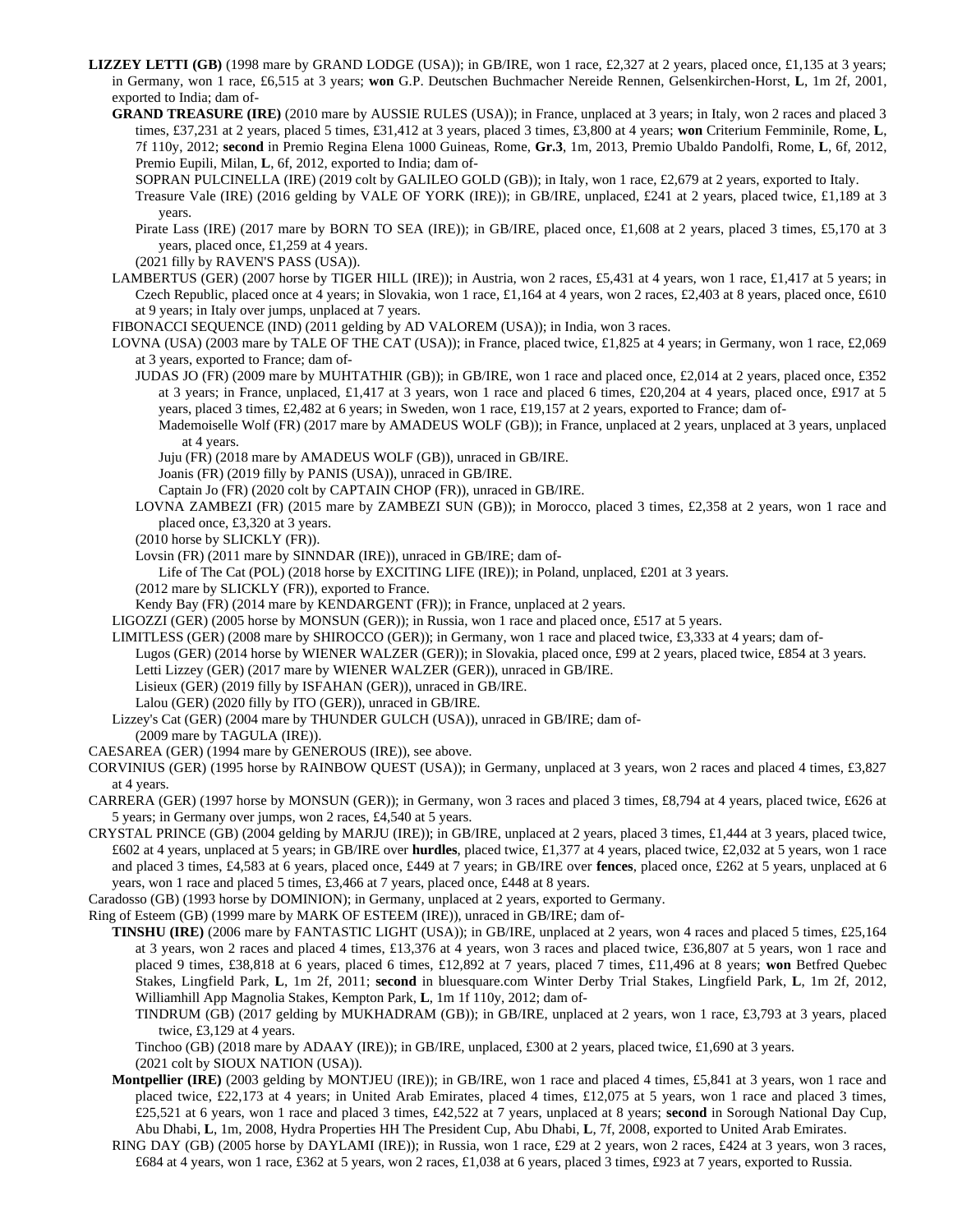- ENCIRCLED (GB) (2004 mare by IN THE WINGS); in GB/IRE, won 1 race and placed once, £3,932 at 2 years, won 1 race and placed once, £7,247 at 3 years, placed 4 times, £8,368 at 4 years, placed twice, £2,129 at 5 years, placed 4 times, £2,216 at 6 years, won 1 race, £2,047 at 7 years, unplaced at 8 years.
- ESTEEMABLE (GB) (2012 mare by NAYEF (USA)); in GB/IRE, placed once, £1,396 at 3 years, won 4 races and placed 3 times, £19,272 at 4 years; dam of-

FUCHSIA (GB) (2017 mare by BATED BREATH (GB)); in GB/IRE, unplaced at 2 years, won 1 race and placed once, £3,451 at 3 years; in France, placed once, £5,102 at 3 years, won 1 race and placed once, £10,715 at 4 years, unplaced at 5 years, exported to France.

Express Power (IRE) (2018 gelding by POWER (GB)); in GB/IRE, unplaced, £600 at 2 years; in France, placed twice, £4,547 at 2 years, placed 3 times, £10,116 at 3 years, unplaced at 4 years, exported to France.

Sir Randolph (GB) (2019 gelding by CHURCHILL (IRE)); in GB/IRE, unplaced, £300 at 2 years.

(2020 filly by EXPERT EYE (GB)).

(2021 colt by CABLE BAY (IRE)).

Blue Jean Baby (GB) (2013 mare by POET'S VOICE (GB)); in GB/IRE, placed twice, £1,010 at 3 years; dam of-Superlike (IRE) (2018 gelding by FAST COMPANY (IRE)); in GB/IRE, unplaced at 3 years. Saval Boys (IRE) (2019 gelding by HOLY ROMAN EMPEROR (IRE)); in GB/IRE, unplaced at 2 years. (2020 filly by NEW APPROACH (IRE)).

- (2010 mare by SAKHEE (USA)).
- Crystal Choir (GB) (2000 mare by SINGSPIEL (IRE)); in GB/IRE, unplaced at 3 years, unplaced at 4 years, exported to Australia; dam of-**DEBONAIRLY (AUS)** (2014 mare by SNITZEL (AUS)); in Australia, won 4 races and placed once, \$265825; **won** Segenhoe Stud Woodlands Stakes, Scone, **L**, 5f 110y, 2017.
	- **CORSAIRE (AUS)** (2006 mare by ANABAA (USA)); in Australia, won 2 races and placed once, \$186000; **won** Australian Defence Force Quezette Stakes, Caulfield, **L**, 5f 110y, 2009, Triple M's Rocking Horse Merson Cooper S, Sandown, **L**, 5f, 2008; **second** in Arrowfield Stud Blue Diamond Prelude (f), Caulfield, **Gr.3**, 5f 110y, 2009; dam of-
		- MISS HAYSTACKS (AUS) (2010 mare by FASTNET ROCK (AUS)); in Australia, won 1 race; dam of-

HAYSTACKS CALHOUN (AUS) (2017 gelding by RUBICK (AUS)); in Australia, won 1 race and placed twice, £17,389 at 3 years, won 1 race, £9,916 at 4 years.

Hey Adelaide (AUS) (2016 mare by ADELAIDE (IRE)); in Australia, unplaced, £997 at 4 years.

ROCK OF CAISEAL (AUS) (2011 horse by HIGH CHAPARRAL (IRE)); in Australia, won 1 race.

Courseshewill (AUS) (2016 mare by UNENCUMBERED (AUS)), unraced in GB/IRE.

STAR FINDER (AUS) (2015 gelding by ZOUSTAR (AUS)); in Australia, won 1 race and placed once, £11,130 at 5 years, placed once, £1,896 at 6 years, won 3 races and placed twice, \$71695.

AFFECTION (AUS) (2009 gelding by FASTNET ROCK (AUS)); in Hong Kong, won 1 race and placed 4 times.

OUR SONGBIRD (AUS) (2010 mare by FASTNET ROCK (AUS)); in Australia, won 1 race and placed twice; dam of-

JAILBREAK (AUS) (2016 gelding by RUBICK (AUS)); in Australia, won 2 races and placed 3 times, £47,249 at 4 years, placed twice, £8,784 at 5 years.

- Madhmoonah (AUS) (2017 mare by DISSIDENT (AUS)); in Australia, placed once, £3,789 at 3 years.
- BLUE MONEY (AUS) (2012 mare by STREET CRY (IRE)); in Australia, won 1 race and placed 7 times, \$64440.

Da Lady (AUS) (2011 mare by REDOUTE'S CHOICE (AUS)); in Australia, placed twice.

Majestic Rania (IRE) (2002 mare by GIANT'S CAUSEWAY (USA)), unraced in GB/IRE, exported to Japan; dam of-

GAMMA BURST (JPN) (2007 horse by SPECIAL WEEK (JPN)); in Japan, unplaced at 2 years, won 2 races and placed twice, £180,905 at 3 years, won 2 races, £259,583 at 4 years, won 1 race and placed twice, £285,133 at 5 years, won 4 races and placed once, £260,394 at 6 years, placed twice, £36,304 at 7 years, won 1 race and placed twice, £65,923 at 8 years, placed once, £8,466 at 9 years.

SILK MY HOME (JPN) (2006 mare by STORMING HOME (GB)); in Japan, won 1 race, £31,478 at 2 years; dam of-Beaugency (JPN) (2013 horse by PYRO (USA)), unraced in GB/IRE.

Lively Haname (JPN) (2014 mare by DEEP BRILLANTE (JPN)); in Japan, unplaced, £6,208 at 2 years.

COURIR MAGNUM (JPN) (2008 horse by KUROFUNE (USA)); in Japan, unplaced at 2 years, won 1 race, £39,470 at 3 years.

Carameliser (JPN) (2009 mare by BRIAN'S TIME (USA)), unraced in GB/IRE; dam of-

LEMON SQUASH (JPN) (2016 gelding by BEHKABAD (FR)); in Singapore, won 1 race and placed once, £11,716 at 4 years, placed 3 times, £7,718 at 5 years.

Ptolemac Cosmology (GB) (2003 gelding by GALILEO (IRE)); in GB/IRE, unplaced at 2 years.

## **3rd dam.**

**Crown Treasure (USA)** (1973 mare by GRAUSTARK); in USA, won 1 race and placed 3 times, £5,675 at 2 years, placed 3 times, £3,172 at 3 years; **third** in Schuylerville Stakes, Saratoga, **Gr.3**, 1975, exported to USA; dam of 14 known foals; 12 known runners; **8 known winners**

**GLINT OF GOLD** (1978 horse by MILL REEF (USA)); Champion 3yr old in Germany and Italy in 1981; in GB/IRE, won 1 race and placed once, £5,398 at 2 years, won 2 races and placed twice, £118,869 at 3 years, won 1 race and placed 4 times, £70,980 at 4 years; in France, won 1 race, £41,513 at 3 years, won 1 race, £73,059 at 4 years; in West Germany, won 1 race, £63,966 at 3 years, won 1 race, £40,509 at 4 years; in Italy, won 1 race, £17,943 at 2 years, won 1 race, £40,522 at 3 years; **won** Grand Prix de Saint-Cloud, Saint-Cloud, **Gr.1**, 1982, Gran Criterium, Milan, **Gr.1**, 1980, Derby Italiano, Rome, **Gr.1**, 1981, Preis von Europa, Koln, **Gr.1**, 1981, Grosser Preis von Baden, Baden-Baden, **Gr.1**, 1982, Grand Prix de Paris, Longchamp, **Gr.1**, 1981, John Porter Stakes, Newbury, **Gr.2**, 1982, Great Voltigeur Stakes, York, **Gr.2**, 1981, Warren Stakes, Epsom, **L**, 1981; **second** in St Leger Stakes, Doncaster, **Gr.1**, 1981, Derby Stakes, Epsom, **Gr.1**, 1981, Coronation Cup, Epsom, **Gr.1**, 1982, Hardwicke Stakes, Royal Ascot, **Gr.2**, 1982, Jockey Club Stakes, Newmarket, **Gr.3**, 1982, Acomb Maiden Stakes, York, **L**, 6f, 1980; **third** in King George VI & Queen Elizabeth Stakes, Ascot, **Gr.1**, 1982; sire

**DIAMOND SHOAL** (1979 horse by MILL REEF (USA)); Champion older horse in England in 1983; in GB/IRE, won 2 races and placed twice, £7,914 at 2 years, won 1 race and placed 3 times, £33,547 at 3 years, won 1 race and placed twice, £69,386 at 4 years; in France, unplaced at 3 years, won 2 races, £119,375 at 4 years; in West Germany, placed twice, £19,444 at 3 years, won 1 race, £45,455 at 4 years;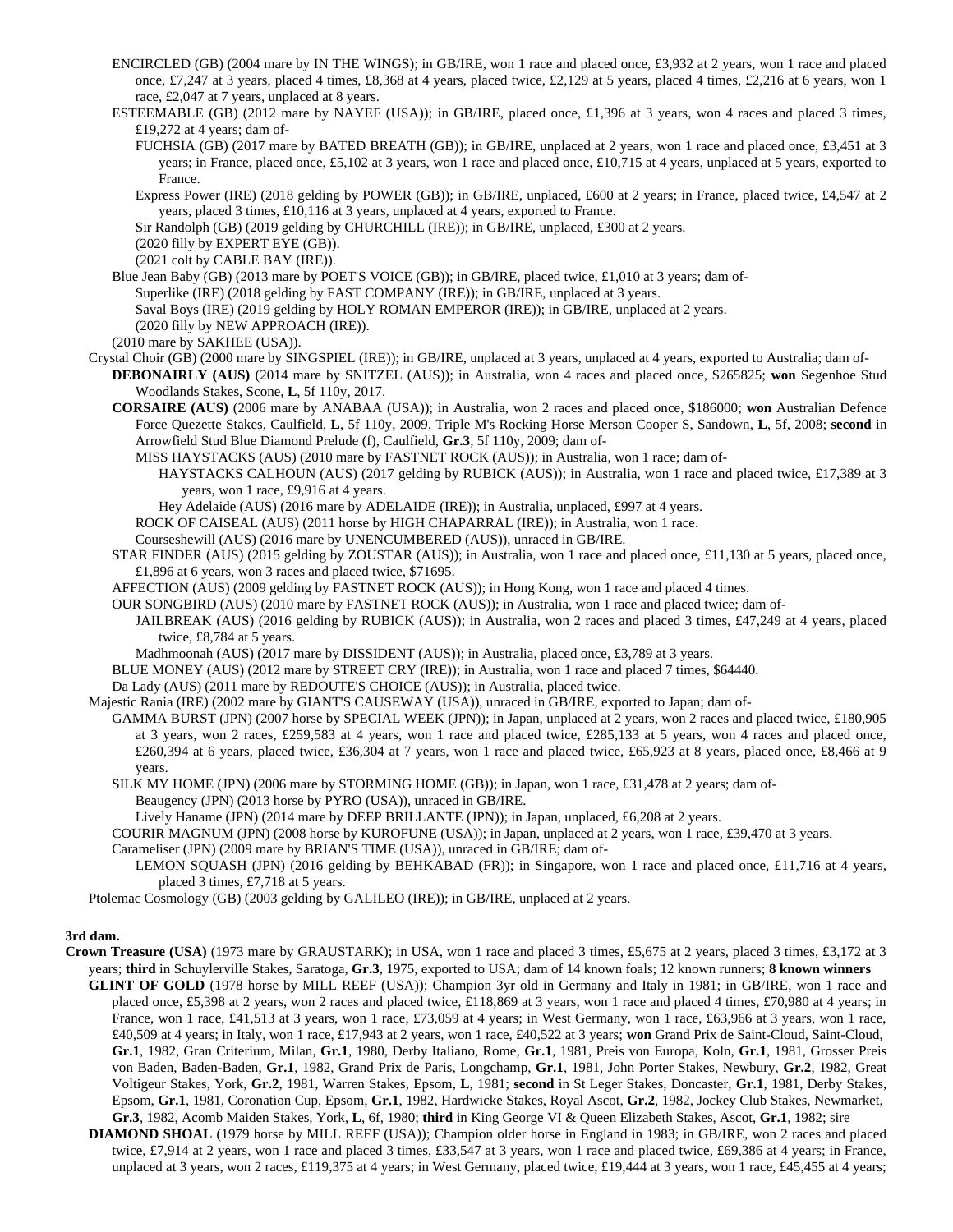in Italy, won 1 race, £45,147 at 4 years; in USA, unplaced, £9,766 at 3 years; **won** Gran Premio di Milano, Milan, **Gr.1**, 1983, Grosser Preis von Baden, Baden-Baden, **Gr.1**, 1983, Grand Prix de Saint-Cloud, Saint-Cloud, **Gr.1**, 1983, Grand Prix d'Evry, Evry, **Gr.2**, 1983, John Porter Stakes, Newbury, **Gr.2**, 1983; **second** in King George VI & Queen Elizabeth Stakes, Ascot, **Gr.1**, 1983, Great Voltigeur Stakes, York, **Gr.2**, 1982, Bayerisches Zuchtrennen, Munich, **Gr.3**, 1982; **third** in Preis von Europa, Koln, **Gr.1**, 1982, St Leger Stakes, Doncaster, **Gr.1**, 1982; **fourth** in Washington D. C. International Stakes, Laurel, **Gr.1**, 1982, Coronation Cup, Epsom, **Gr.1**, 1983, Seaton Delaval Stakes, Newcastle, **Gr.3**, 1981, sire in USA and in Japan, exported to USA

- **CRYSTAL SPIRIT** (1987 gelding by KRIS); in GB/IRE, unplaced at 2 years, won 2 races and placed 4 times, £12,641 at 3 years, placed once, £2,618 at 5 years, placed once, £2,298 at 6 years; in GB/IRE over **hurdles**, won 1 race and placed once, £9,365 at 3 years, won 3 races and placed twice, £75,316 at 4 years, won 1 race and placed twice, £18,999 at 5 years, placed twice, £3,997 at 6 years; in GB/IRE over **fences**, won 3 races and placed twice, £26,430 at 6 years, won 1 race and placed 5 times, £30,409 at 7 years, won 1 race, £8,403 at 8 years, placed once, £654 at 9 years; in USA over jumps, unplaced at 7 years; **won** Bishops Cleeve Hurdle, Cheltenham, **L**, 2m 4f, 1991, Berkshire Hurdle, Newbury, **L**, 2m 4f 110y, 1992, Bonusprint Novices' Steeplechase, Cheltenham, **L**, 2m 5f, 1993, Sun Alliance Novices' Hurdle, Cheltenham, **L**, 2m 4f, 1991; **second** in Daily Telegraph Hurdle, Ascot, **L**, 3m, 1992, Finale Junior Hurdle, Chepstow, **L**, 2m, 1990, Tripleprint Feltham Novices' Chase, Kempton Park, **L**, 3m, 1993, Mumm Prize Novices' Hurdle, Liverpool, **L**, 2m 4f, 1991, Mumm Mildmay Novices' Chase, Liverpool, **L**, 3m 1f, 1994, Scilly Isles Novices' Chase, Sandown Park, **L**, 2m 4f 110y, 1994; **third** in Grande Course de Haies d'Auteuil Hurdle, Auteuil, **L**, 3m 1f 110y, 1992, Sun Alliance Novices' Chase, Cheltenham, **L**, 3m 1f, 1994, Bonus Print Stayers' Hurdle, Cheltenham, **L**, 3m 1f, 1992, Letheby & Christopher Long Dist. Hurdle, Ascot, **L**, 3m, 1993, exported to USA
- **Emerald Reef** (1980 mare by MILL REEF (USA)); in GB/IRE, unplaced at 2 years, placed 3 times, £1,802 at 3 years; in Italy, unplaced at 3 years; **fourth** in Esal Bookmakers Oaks Trial Stakes, Lingfield Park, **Gr.3**, 1983, exported to USA; dam of-
	- GREEN ISLAND (USA) (1986 gelding by KEY TO THE MINT (USA)); in GB/IRE, unplaced at 2 years; in GB/IRE over **hurdles**, placed once, £448 at 3 years, won 1 race and placed once, £1,776 at 4 years, placed twice, £448 at 5 years, won 1 race, £2,490 at 8 years, won 1 race and placed 4 times, £6,170 at 9 years, unplaced at 10 years, won 1 race and placed 3 times, £3,661 at 11 years, placed once, £872 at 12 years; in GB/IRE over **fences**, won 3 races and placed once, £8,187 at 5 years, won 2 races and placed twice, £6,002 at 6 years, won 2 races and placed 4 times, £11,300 at 7 years, unplaced at 8 years, unplaced at 9 years, unplaced at 10 years.
	- MEMORY GREEN (USA) (1990 mare by GREEN FOREST (USA)); in USA, unplaced, £770 at 2 years, won 2 races and placed twice, £31,172 at 3 years, unplaced at 4 years; dam of-
		- **DR GREENFIELD (IRE)** (1998 horse by DR DEVIOUS (IRE)); in GB/IRE, won 1 race, £2,327 at 2 years, won 2 races, £41,178 at 3 years; in USA, unplaced at 3 years; **won** Philip Leverhulme Dee Stakes, Chester, **L**, 1m 2f, 2001, exported to USA.
		- MOMO BARONE (GB) (2010 horse by MOTIVATOR (GB)); in Denmark, unplaced at 4 years; in Sweden, won 1 race and placed 3 times, £17,369 at 3 years, unplaced at 4 years, won 4 races and placed once, £16,628 at 5 years, won 1 race and placed once, £3,978 at 6 years, won 2 races and placed 3 times, £13,668 at 7 years, placed once, £1,677 at 8 years, placed 3 times, £3,769 at 9 years, exported to Sweden.
		- FORUM CHRIS (IRE) (1997 gelding by TREMPOLINO (USA)); in GB/IRE, won 2 races and placed 3 times, £8,862 at 3 years, unplaced at 5 years; in GB/IRE over **hurdles**, won 3 races, £8,970 at 5 years, unplaced at 6 years, unplaced at 7 years; in GB/IRE over **fences**, placed once, £843 at 6 years, unplaced at 7 years, unplaced at 8 years.
		- FORGERY (IRE) (2002 gelding by DR DEVIOUS (IRE)); in GB/IRE, won 1 race and placed once, £3,521 at 2 years, placed once, £3,930 at 3 years, won 1 race and placed twice, £37,384 at 4 years.
		- SO DETERMINED (IRE) (2001 gelding by SOVIET STAR (USA)); in GB/IRE, unplaced at 2 years, placed once, £1,236 at 3 years, unplaced at 5 years, placed once, £419 at 6 years; in GB/IRE over **hurdles**, unplaced at 3 years, placed twice, £1,826 at 4 years, won 1 race and placed 3 times, £5,986 at 5 years, placed once, £600 at 6 years, placed once, £793 at 8 years, placed once, £1,204 at 9 years, unplaced at 10 years; in GB/IRE over **fences**, unplaced at 6 years, placed twice, £2,408 at 9 years, placed twice, £1,379 at 10 years.
		- DATABASE (IRE) (2007 horse by SINGSPIEL (IRE)); in GB/IRE, won 1 race and placed once, £2,989 at 2 years, exported to United Arab Emirates.
		- Noble Hero (USA) (1996 mare by SEA HERO (USA)); in USA, placed once, £235 at 3 years; dam of-DEOBUREO (KOR) (2002 gelding by BARFIGHTER (USA)); in South Korea, won 4 races. Noble Harmony (KOR) (2007 mare by WALKSLIKEADUCK (USA)); in South Korea, placed 5 times. (2010 mare by CONCEPT WIN (USA)).
		- Seiun Kite (IRE) (2004 horse by SINGSPIEL (IRE)); in Japan, unplaced at 3 years, exported to Japan.
		- Pearlfields (IRE) (2008 mare by AD VALOREM (USA)); in GB/IRE in **point-to-points**, unplaced at 4 years.
	- EMERALD SEA (USA) (1987 gelding by COASTAL (USA)); in GB/IRE, placed once, £530 at 3 years; in GB/IRE over **hurdles**, unplaced at 4 years, unplaced at 6 years, unplaced at 7 years, won 1 race, £2,390 at 8 years, unplaced at 10 years; in GB/IRE over **fences**, unplaced at 10 years.
	- ROYAL MARINE (USA) (1992 gelding by FIT TO FIGHT (USA)); in USA, unplaced, £885 at 3 years, won 1 race and placed 6 times, £4,810 at 4 years, placed twice, £1,801 at 5 years, unplaced at 6 years.
	- Devil's Crown (USA) (1993 mare by CHIEF'S CROWN (USA)); in USA, placed once, £1,874 at 3 years, exported to Turkey; dam of-**KARASEVDA (TUR)** (2007 mare by ARDAHAN (IRE)), unraced in GB/IRE; **won** Sadun Atig, Veliefendi, **L**, 6f, 2009. NO LIMITE (TUR) (2005 horse by SPECTRUM (IRE)); in Turkey, won 3 races, £57,833 at 3 years, won 2 races, £14,640 at 4 years, won 2 races, £16,115 at 5 years.
		- DAWNING (IRE) (1998 mare by HENNESSY (USA)); in GB/IRE, placed twice, £1,484 at 2 years; in Austria, won 2 races, £1,542 at 3 years, won 1 race, £675 at 4 years, exported to Austria; dam of-

Desperado (CZE) (2007 horse by LOOK HONEY (IRE)); in Germany, placed once, £354 at 3 years.

Dixon (CZE) (2011 horse by BULLY PULPIT (USA)), unraced in GB/IRE.

Drama (CZE) (2012 mare by BULLY PULPIT (USA)), unraced in GB/IRE.

Dobet (CZE) (2013 horse by BULLY PULPIT (USA)); in Slovakia, unplaced at 3 years, unplaced at 4 years.

FREE GIRL (IRE) (1999 mare by SPECTRUM (IRE)); in Turkey, won 3 races and placed 3 times, £51,840 at 2 years, placed once, £4,038 at 3 years, exported to Turkey; dam of-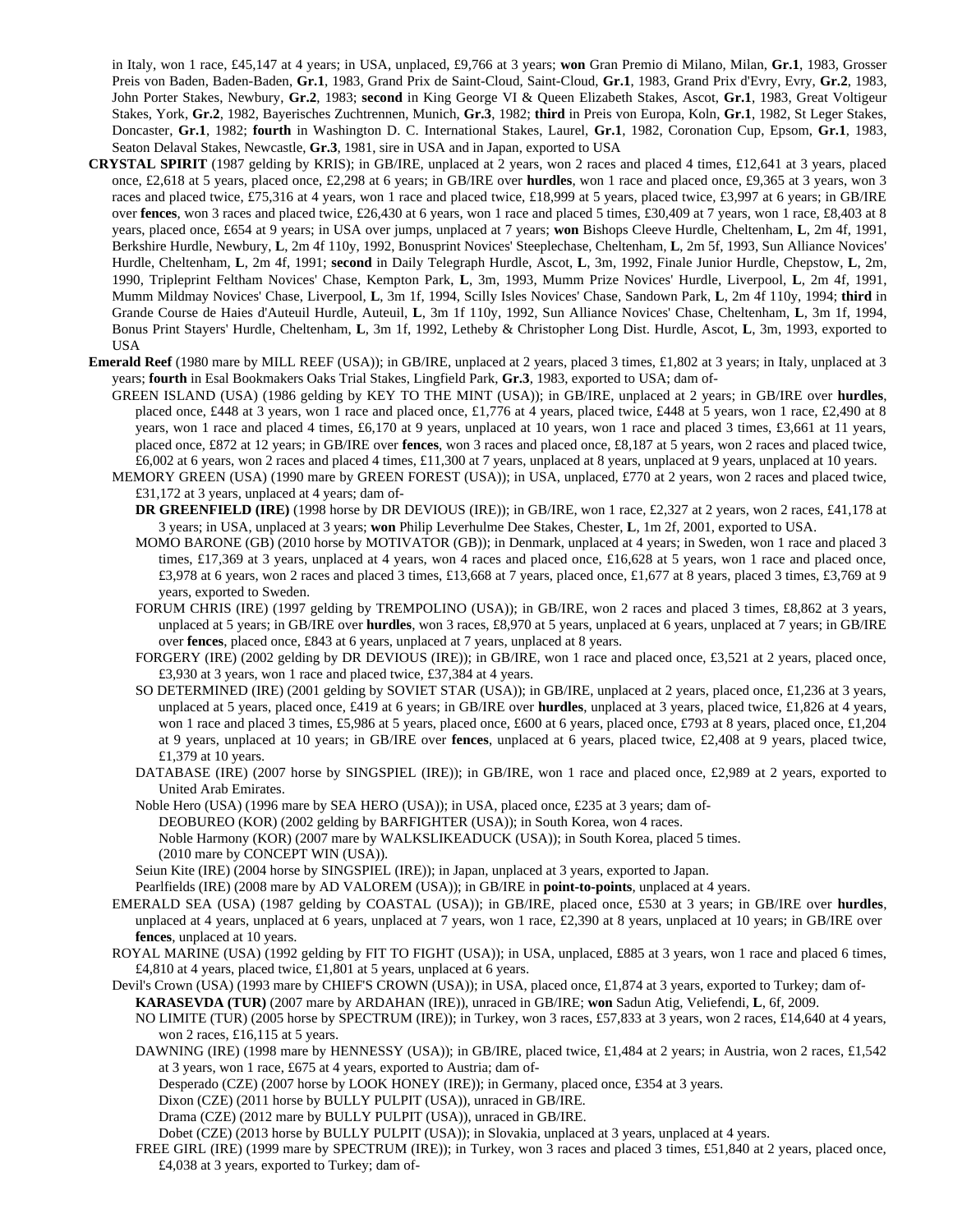- PONTIAC (TUR) (2005 horse by BOSPORUS (IRE)); in Turkey, won 1 race and placed 5 times, £13,141 at 2 years, won 1 race and placed 14 times, £139,925 at 3 years, won 1 race and placed 3 times, £29,369 at 4 years.
- Acibadem (TUR) (2004 mare by MARLIN (USA)), unraced in GB/IRE.
- HAPPY HEROES (IRE) (2001 horse by BLUEBIRD (USA)); in Hong Kong, placed twice, £19,331 at 3 years, placed twice, £8,274 at 4 years, won 2 races and placed once, £53,351 at 5 years, won 1 race and placed 3 times, £43,732 at 6 years, placed 3 times, £14,446 at 7 years, exported to Hong Kong.
- DEVILS DELIGHT (IRE) (2002 mare by DESERT KING (IRE)); in GB/IRE, unplaced at 3 years; in GB/IRE over **hurdles**, placed once, £378 at 3 years, placed once, £338 at 4 years, placed twice, £1,219 at 5 years, unplaced at 6 years, placed once, £287 at 7 years, won 1 race and placed 3 times, £3,607 at 8 years, placed twice, £355 at 9 years; in GB/IRE over **fences**, unplaced at 8 years.
- King of Franks (IRE) (2003 horse by KING CHARLEMAGNE (USA)); in GB/IRE, unplaced at 2 years, exported to Czech Republic.
- Roca Redonda (IRE) (2004 mare by FASLIYEV (USA)); in GB/IRE, unplaced at 2 years, unplaced at 3 years; in GB/IRE over **hurdles**, unplaced, £234 at 3 years, unplaced at 4 years; dam of- (2010 mare by DAPPER (GB)).
- Ambrose Channel (USA) (1985 mare by KEY TO THE MINT (USA)), unraced in GB/IRE; dam of-
	- TRUST HAVEN (USA) (1991 horse by KEY TO THE MINT (USA)); in USA, won 5 races, \$79135.
	- CHANNEL LISTING (USA) (1994 mare by HALF A YEAR (USA)); in USA, won 2 races, \$29605.
	- BELL ONE (USA) (1989 gelding by LIGHTNING LEAP (USA)); in GB/IRE in **N.H. Flat races**, placed twice, £936 at 4 years; in GB/IRE over **hurdles**, placed once, £245 at 4 years, placed twice, £941 at 5 years, won 1 race and placed once, £3,401 at 6 years, placed once, £510 at 7 years, unplaced at 8 years
	- AT YOUR SERVICE (USA) (1997 horse by HALF TERM (USA)); in USA, won 1 race, \$3007.
	- Happy Glow (USA) (1996 mare by AVENUE OF FLAGS (USA)), unraced in GB/IRE; dam of-

RIVER LIGHTS (USA) (2001 gelding by RIVER FLYER (USA)); in USA, won 1 race, \$29680.

- Brother Joseph (USA) (2002 horse by SOUVENIR COPY (USA)), unraced in GB/IRE.
- Breakers Ahead (USA) (1988 gelding by BELIEVE IT (USA)); in GB/IRE, unplaced at 2 years, unplaced at 3 years; in GB/IRE over **hurdles**, unplaced at 4 years.
- Caps De' Orso (USA) (1991 horse by FIT TO FIGHT (USA)); in USA, unplaced, £143 at 2 years, unplaced at 3 years.
- Reef Treasure (USA) (1994 horse by VICE REGENT (CAN)), unraced in GB/IRE.
- Flower Power (USA) (1996 mare by WOLF POWER (SAF)), unraced in GB/IRE.
- Coral Reef (USA) (1998 mare by DUMAANI (USA)); in USA, unplaced, £1,680 at 3 years, unplaced, £342 at 4 years; dam of-

CORAL CAVE (USA) (2004 mare by LION CAVERN (USA)); in USA, won 1 race, \$65695.

- KING'S TREASURE (USA) (1989 gelding by KING OF CLUBS); in GB/IRE, unplaced at 2 years, placed twice, £1,136 at 3 years; in GB/IRE over **hurdles**, placed once, £570 at 3 years, won 2 races and placed twice, £4,432 at 4 years, won 1 race and placed once, £1,819 at 5 years; in GB/IRE over **fences**, placed once, £612 at 6 years, won 3 races and placed twice, £7,610 at 7 years, placed once, £584 at 8 years; in GB/IRE in **point-to-points**, unplaced at 7 years.
- EMERALD POINT (1983 horse by MILL REEF (USA)); in GB/IRE, placed once, £645 at 2 years, won 1 race, £1,208 at 3 years, won 1 race and placed once, £5,320 at 4 years; in South Africa, won 1 race, £3,069 at 5 years, won 1 race, £3,779 at 6 years, sire in South Africa, exported to South Africa.
- PALACE PAGEANT (USA) (1990 horse by NIJINSKY (CAN)); in GB/IRE, won 1 race and placed once, £4,474 at 2 years, won 1 race and placed twice, £3,614 at 3 years, placed twice, £3,949 at 4 years, sire in Turkey, exported to Turkey.
- CROWN CREST (1986 mare by MILL REEF (USA)); in GB/IRE, won 1 race and placed 3 times, £7,559 at 3 years, exported to USA; dam of-
	- **FLORAL PEGASUS (AUS)** (2002 horse by FUSAICHI PEGASUS (USA)); in Hong Kong, won 2 races and placed once, £58,834 at 3 years, won 4 races and placed 4 times, £253,907 at 4 years, won 3 races and placed 4 times, £867,280 at 5 years, placed 3 times, £243,847 at 6 years; in United Arab Emirates, unplaced at 6 years; **won** Mercedes Benz Hong Kong Classic Mile, Sha Tin, **L**, 1m, 2007, The Mercedes Benz Hong Kong Derby Trial, Sha Tin, **L**, 1m 1f, 2007, Chinese Club Challenge Cup, Sha Tin, **L**, 7f, 2007; **second** in Cathay Pacific International Mile Trial, Sha Tin, **L**, 1m, 2007, The Citi Hong Kong Gold Cup, Sha Tin, **L**, 1m 2f, 2008, The Citi Stewards' Cup, Sha Tin, **L**, 1m, 2008, Mercedes Benz Hong Kong Derby, Sha Tin, **L**, 1m 2f, 2007; **third** in Chinese Club Challenge Cup, Sha Tin, **L**, 7f, 2008, Cathay Pacific International Mile Trial, Sha Tin, **L**, 1m, 2006.
	- **Evacuate (AUS)** (2003 horse by GIANT'S CAUSEWAY (USA)); in Australia, won 3 races; **third** in City Pacific Finance Red Anchor Stakes, Moonee Valley, **Gr.3**, 6f, 2006
	- FAIRY SCENE (USA) (1995 horse by FAIRY KING (USA)); in Japan, won 6 races, £10,071 at 4 years, won 6 races, £35,742 at 5 years, won 1 race, £7,481 at 6 years, won 1 race, £5,767 at 7 years.
	- BRILLANTE FILLETTE (AUS) (2001 mare by DESERT KING (IRE)); in Australia, placed 3 times at 3 years, won 2 races and placed twice at 4 years; dam of-
		- AFRICAN GEM (AUS) (2007 horse by JOHANNESBURG (USA)); in Australia, won 1 race.
		- CHICAGO MISS (AUS) (2008 mare by FUSAICHI PEGASUS (USA)); in Australia, won 1 race; dam of-
		- BON PEGASUS (AUS) (2016 mare by AMBIDEXTER (AUS)); in Australia, won 2 races and placed twice, £15,484 at 4 years, won 1 race, £5,969 at 5 years.
		- Endzone (AUS) (2009 gelding by HARADASUN (AUS)), unraced in GB/IRE.
		- Domesday Flyer (AUS) (2011 mare by DOMESDAY (AUS)), unraced in GB/IRE.
	- RILEYS LUCK (AUS) (2005 horse by ROYAL ACADEMY (USA)); in Australia, won 3 races.
	- ROYAL FIZZ (IRE) (1994 mare by ROYAL ACADEMY (USA)); in France, won 1 race, £11,858 at 2 years, placed once, £2,020 at 3 years, exported to France; dam of-
		- **HITCHENS (IRE)** (2005 gelding by ACCLAMATION (GB)); in GB/IRE, won 1 race and placed 3 times, £199,206 at 2 years, won 1 race and placed once, £32,311 at 3 years, won 2 races and placed once, £25,825 at 4 years, won 2 races and placed 3 times, £64,634 at 5 years, won 1 race and placed 3 times, £86,657 at 6 years, won 1 race and placed twice, £23,828 at 7 years, won 2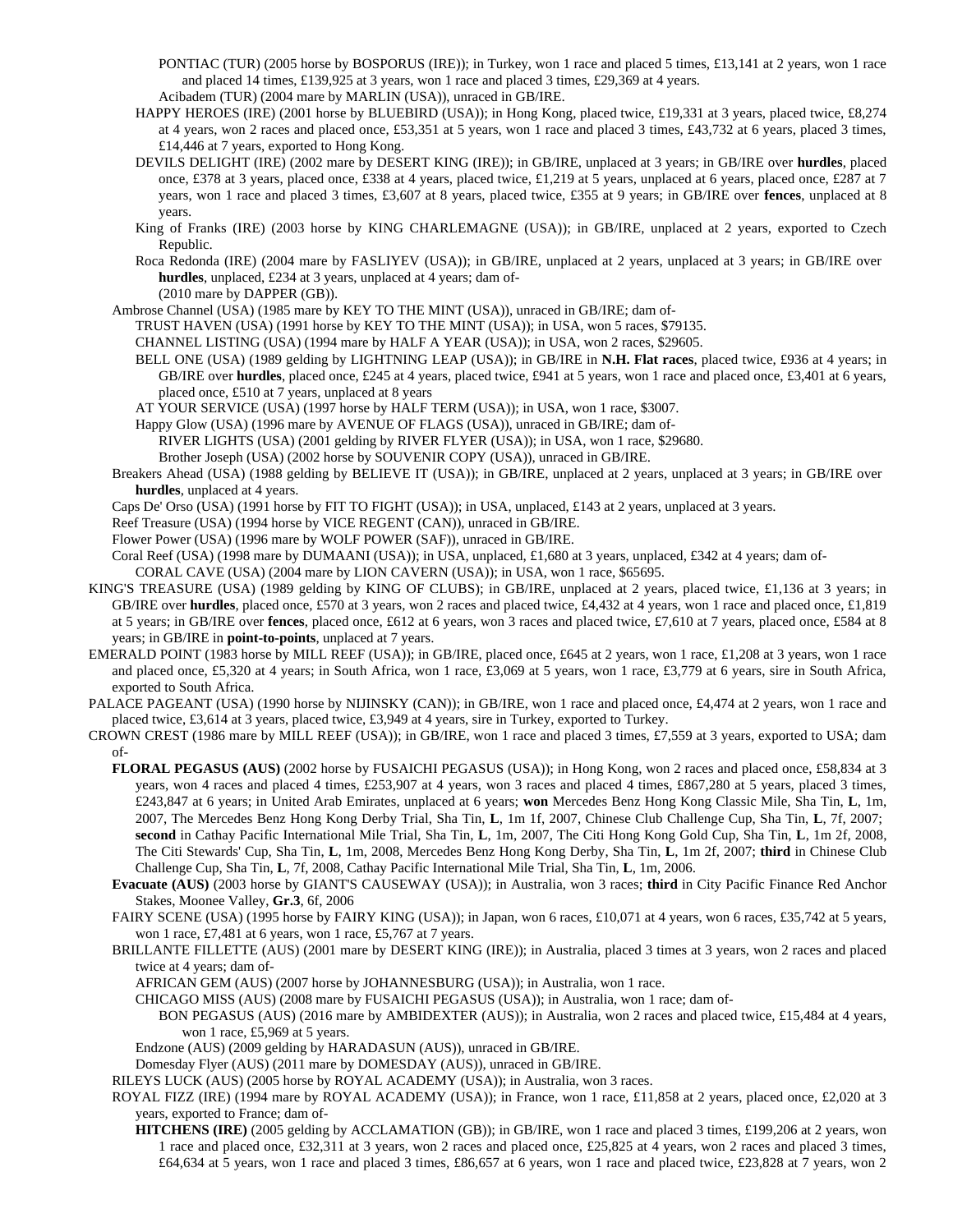races and placed twice, £62,204 at 8 years, placed twice, £5,675 at 9 years; in Canada, unplaced, £3,205 at 6 years; in United Arab Emirates, won 1 race and placed 3 times, £181,726 at 7 years, placed once, £6,163 at 8 years, unplaced at 9 years; **won** Weatherbys Ireland Greenlands Stakes, Curragh, **Gr.3**, 6f, 2013, Gulf News Al Shindagha Sprint, Meydan, **Gr.3**, 6f, 2012, Weatherbys Ireland Greenlands Stakes, Curragh, **Gr.3**, 6f, 2011, Winter Wonderland Queensferry Stakes, Chester, **L**, 6f, 2013, ladbrokes.com Golden Rose Stakes, Lingfield Park, **L**, 6f, 2010, Chris Blackwell Memorial Hopeful Stakes, Newmarket, **L**, 6f, 2012; **second** in Skywards Mahab Al Shimaal, Meydan, **Gr.3**, 6f, 2012, Mercury Stakes, Dundalk, **L**, 5f, 2010, totesport.com Wentworth Stakes, Doncaster, **L**, 6f, 2010; **third** in Darley July Cup, Newmarket, **Gr.1**, 6f, 2011, M&S Bank Queensferry Stakes, Chester, **L**, 6f, 2012

- **Cava (IRE)** (2016 mare by ACCLAMATION (GB)); in GB/IRE, won 1 race and placed once, £13,354 at 2 years, placed 4 times, £16,757 at 3 years; **second** in BSS EBF Eternal Stakes, Carlisle, **L**, 7f, 2019; **third** in Grangecon Stud Balanchine Stakes, Curragh, **Gr.3**, 6f, 2018, Committed Stakes, Navan, **L**, 5f 110y, 2019; dam of- (2021 colt by SEA THE STARS (IRE)).
- **Grand Marque (IRE)** (2002 horse by GRAND LODGE (USA)); in GB/IRE, won 2 races and placed once, £19,906 at 2 years; in Hong Kong, placed once, £3,016 at 3 years, won 1 race and placed 4 times, £53,813 at 4 years, placed twice, £7,707 at 5 years, unplaced at 6 years, unplaced at 7 years; **second** in Weatherbys Stonehenge Stakes, Salisbury, **L**, 1m, 2004, exported to Hong Kong.
- ROYAL BRIEF (FR) (1999 mare by BRIEF TRUCE (USA)); in Belgium, won 1 race and placed once, £859 at 3 years, won 3 races and placed once, £1,818 at 4 years; in France, placed once, £1,309 at 2 years, placed once, £736 at 3 years, unplaced at 4 years; dam of-

Royal Post (BEL) (2008 horse by FABULOUS WHITE (FR)), unraced in GB/IRE.

- TANZEEL (IRE) (2011 gelding by ELUSIVE CITY (USA)); in GB/IRE, won 1 race and placed once, £5,545 at 2 years, won 1 race and placed once, £9,688 at 3 years, won 1 race and placed once, £32,010 at 4 years, unplaced, £585 at 5 years, unplaced at 6 years.
- EFFERVESCE (IRE) (2007 mare by GALILEO (IRE)); in GB/IRE, unplaced at 2 years, won 1 race and placed 3 times, £6,143 at 3 years, unplaced at 4 years, placed once, £503 at 5 years; dam of-
	- **CRISTAL FIZZ (IRE)** (2014 mare by POWER (GB)); in GB/IRE, won 2 races, £23,482 at 2 years, unplaced at 3 years; in France, unplaced at 3 years; in Germany, unplaced, £3,419 at 3 years; **won** JLT Radley Stakes, Newbury, **L**, 7f, 2016.
	- **Persuasion (IRE)** (2017 gelding by ACCLAMATION (GB)); in GB/IRE, won 1 race and placed once, £31,003 at 2 years, placed once, £3,583 at 3 years, won 1 race and placed once, £22,119 at 4 years; **second** in Somerville Tattersall Stakes, Newmarket, **Gr.3**, 7f, 2019
	- QEYAADAH (IRE) (2013 gelding by ACCLAMATION (GB)); in GB/IRE, won 1 race and placed twice, £10,147 at 2 years, placed once, £2,796 at 3 years, won 1 race and placed 5 times, £14,464 at 4 years, placed 4 times, £5,740 at 5 years.

HOLD STILL (IRE) (2016 gelding by BATED BREATH (GB)); in GB/IRE, won 1 race and placed twice, £6,582 at 2 years, placed 4 times, £5,462 at 3 years, unplaced at 4 years.

VINTAGE CHOICE (IRE) (2019 colt by LOPE DE VEGA (IRE)); in GB/IRE, won 1 race and placed once, £16,023 at 2 years. Fraiha (IRE) (2015 mare by CAMELOT (GB)); in GB/IRE, unplaced at 3 years, exported to France.

(2020 colt by DARK ANGEL (IRE)).

(2021 colt by INVINCIBLE SPIRIT (IRE)).

Flying Doha (IRE) (2009 horse by DANEHILL DANCER (IRE)); in GB/IRE, placed 3 times, £1,779 at 3 years.

Love Power (IRE) (2014 horse by POWER (GB)); in GB/IRE, placed once, £481 at 2 years.

- Phoenix Lightning (IRE) (2015 gelding by LAWMAN (FR)); in GB/IRE, placed 3 times, £2,551 at 2 years, placed 3 times, £2,706 at 3 years, unplaced at 4 years; in GB/IRE over **hurdles**, unplaced at 4 years.
- Crown Fizz (FR) (2000 horse by ANABAA (USA)), unraced in GB/IRE.
- Sparkling Fizz (IRE) (2001 mare by VETTORI (IRE)), unraced in GB/IRE, exported to France; dam of-
	- Scarfizz (FR) (2008 horse by SLEEPING CAR (FR)), unraced in GB/IRE.

Last Fizz (FR) (2009 mare by LE BALAFRE (FR)), unraced in GB/IRE.

Haamesh (IRE) (2004 gelding by NOVERRE (USA)); in GB/IRE, unplaced at 4 years.

Jinjja Bear (IRE) (2006 gelding by EXCEED AND EXCEL (AUS)), unraced in GB/IRE, exported to Hong Kong.

Refugee (IRE) (2008 mare by MONTJEU (IRE)), unraced in GB/IRE, exported to Australia; dam of-

(2013 horse by SMART MISSILE (AUS)).

Majestueux (AUS) (2014 mare by SNITZEL (AUS)), unraced in GB/IRE.

Brunch Bellini (FR) (2010 mare by PEINTRE CELEBRE (USA)), unraced in GB/IRE; dam of-

WINNING TOGETHER (IRE) (2015 gelding by LORD SHANAKILL (USA)); in Hong Kong, placed twice, £16,656 at 4 years, won 1 race, £56,634 at 5 years, exported to Hong Kong.

ABU MALEK (IRE) (2018 gelding by ACCLAMATION (GB)); in GB/IRE, won 1 race, £3,024 at 3 years.

Bubbly Splash (IRE) (2017 horse by LAWMAN (FR)); in GB/IRE, placed twice, £1,636 at 2 years, exported to Qatar.

Expenditure (IRE) (2014 gelding by LILBOURNE LAD (IRE)); in GB/IRE, unplaced at 2 years.

Bellinor (IRE) (2016 mare by ACCLAMATION (GB)), unraced in GB/IRE.

(2020 filly by HIGHLAND REEL (IRE)).

Amador (IRE) (2013 mare by MANDURO (GER)), unraced in GB/IRE; dam of-

(2018 mare by DANDY MAN (IRE)).

Slamadoor (IRE) (2019 filly by SLADE POWER (IRE)); in GB/IRE, unplaced, £3,249 at 2 years.

(2020 filly by NEW BAY (GB)).

Saran (IRE) (2018 mare by MASTERCRAFTSMAN (IRE)); in GB/IRE, unplaced, £375 at 3 years.

BAGATELLE (USA) (1996 mare by DIESIS); in France, placed 4 times, £9,999 at 2 years, won 1 race and placed 7 times, £26,156 at 3 years, placed 4 times, £11,960 at 4 years, exported to USA; dam of-

FIRST STRING (IRE) (2003 horse by MOZART (IRE)); in Japan, won 7 races, £10,064, exported to France.

CREST A ROCK (IRE) (2002 horse by GRAND LODGE (USA)); in Japan, placed 5 times, £1,051 at 4 years, won 1 race, £2,121 at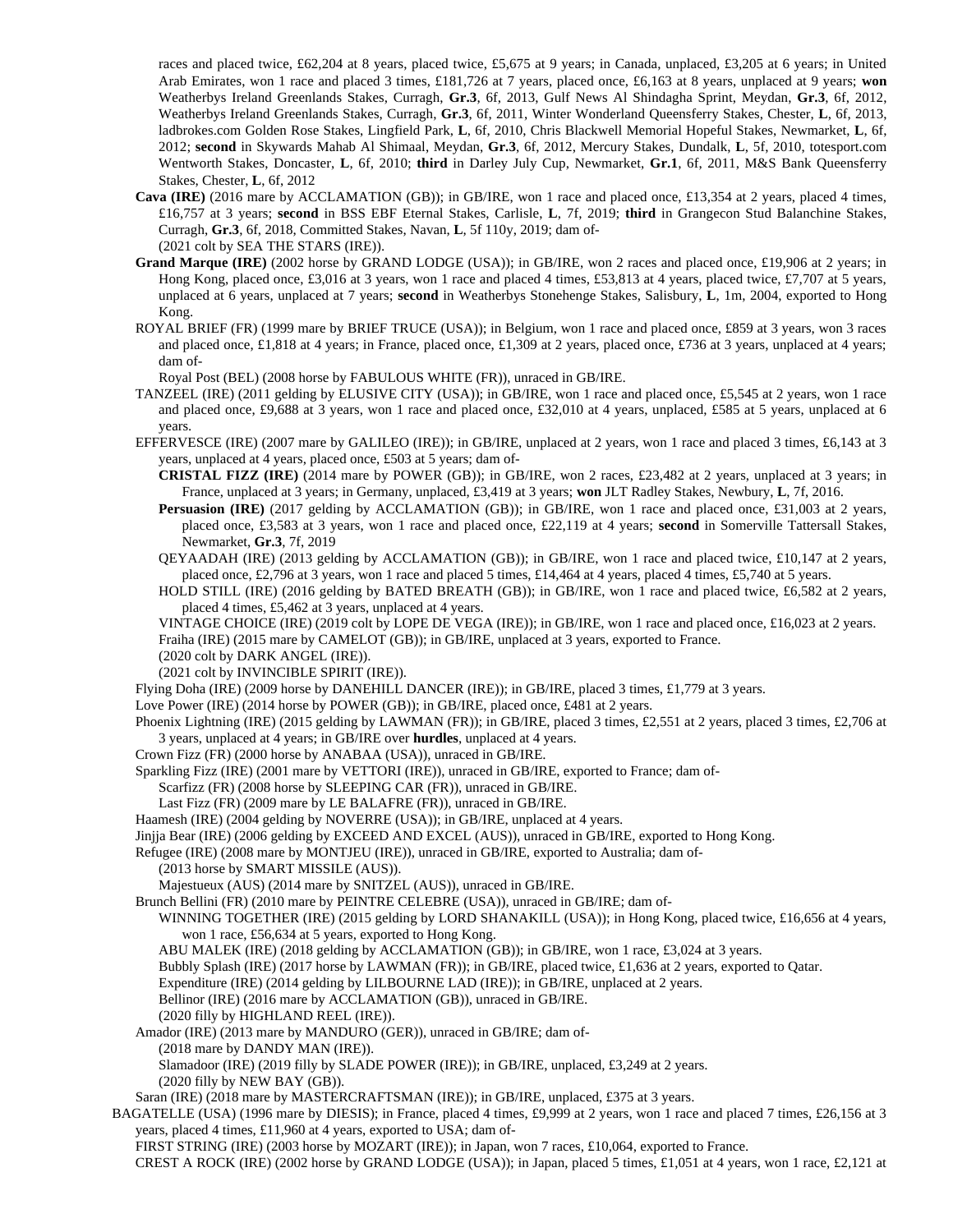5 years, exported to France.

SAFE AS ROCK (USA) (2004 mare by ROCK OF GIBRALTAR (IRE)); in Japan, won 1 race, £21,441 at 3 years; dam of-

- WATER MILLION (JPN) (2013 horse by HEART'S CRY (JPN)); in Japan, won 1 race, £37,517 at 2 years, unplaced at 3 years. Ultra Pegasus (USA) (2005 mare by FUSAICHI PEGASUS (USA)), unraced in GB/IRE; dam of-
	- **MY BLUE HEAVEN (JPN)** (2014 horse by RULERSHIP (JPN)); in Japan, won 1 race, £34,428 at 2 years, placed once, £55,612 at 3 years, unplaced, £7,226 at 4 years; in Japan over jumps, won 1 race and placed once, £71,602 at 4 years, won 3 races, £431,772 at 5 years, placed once, £69,702 at 6 years, unplaced at 7 years; **won** Niigata Jump Chase, Niigata, **L**, 2m, 2019; **third** in Tokyo High Jump Chase, Tokyo, **L**, 2020.

Hirono Taihei (JPN) (2013 horse by HEART'S CRY (JPN)), unraced in GB/IRE.

(2008 horse by FUSAICHI PEGASUS (USA)).

- RIEN DE RARE (USA) (1999 horse by ATTICUS (USA)); in France, won 1 race and placed once, £4,233 at 3 years, placed twice, £3,896 at 4 years.
- Affirmed Crown (USA) (1998 mare by AFFIRMED (USA)); in GB/IRE, unplaced at 3 years, placed twice, £1,718 at 4 years, placed once, £260 at 5 years; dam of-
	- ZARS GOLD (IRE) (2005 mare by XAAR (GB)); in GB/IRE, placed once, £419 at 2 years, placed 5 times, £3,220 at 3 years, placed once, £144 at 4 years; in Greece, won 1 race and placed 7 times, £7,432 at 5 years, won 3 races and placed twice, £7,774 at 6 years, unplaced at 7 years, exported to Greece.
	- WHOATEALLTHEPIUS (IRE) (2008 mare by ANTONIUS PIUS (USA)); in GB/IRE, won 1 race and placed 5 times, £5,809 at 2 years, placed twice, £481 at 3 years.

KICKEN OFF (IRE) (2010 gelding by HAATEF (USA)); in GB/IRE, won 1 race and placed 5 times, £4,829 at 2 years.

Doubt (IRE) (2009 mare by GENEROUS (IRE)), unraced in GB/IRE; dam of-

- TIME TO LIVE (IRE) (2014 mare by PRIMARY (USA)); in Italy, won 4 races and placed 4 times, £14,069 at 2 years, won 1 race and placed once, £6,153 at 3 years, placed 3 times, £1,060 at 4 years, exported to Italy.
- THEREISNODOUBT (IRE) (2013 gelding by PRIMARY (USA)); in GB/IRE in **N.H. Flat races**, placed twice, £2,492 at 4 years; in GB/IRE over **hurdles**, placed once, £403 at 4 years, placed once, £1,167 at 5 years, won 2 races, £12,689 at 6 years, won 1 race, £10,000 at 7 years, unplaced, £205 at 8 years; in GB/IRE over **fences**, unplaced at 8 years; in GB/IRE in **point-to-points**, unplaced at 4 years
- EPIC ENDEAVOUR (IRE) (2017 gelding by EPAULETTE (AUS)); in GB/IRE, won 3 races and placed twice, £19,983 at 3 years, won 1 race and placed once, £13,377 at 4 years, exported to Kingdom of Saudi Arabia.
- Figure It Out (IRE) (2015 mare by ARCANO (IRE)); in GB/IRE, unplaced at 3 years, unplaced at 4 years; in GB/IRE over **hurdles**, unplaced at 5 years.

Giavanna (IRE) (2016 mare by FAST COMPANY (IRE)); in GB/IRE, unplaced at 2 years, unplaced at 3 years.

Let's Believe (IRE) (2018 mare by EPAULETTE (AUS)); in GB/IRE, unplaced at 3 years.

Elusive Man (IRE) (2011 horse by DANDY MAN (IRE)), unraced in GB/IRE, exported to France.

- Ice Cold (IRE) (2013 gelding by FROZEN POWER (IRE)), unraced in GB/IRE.
- Dark of The Moon (GB) (1992 mare by DANCING BRAVE (USA)), unraced in GB/IRE, exported to USA; dam of-
	- SHADOW WAVE (USA) (2001 gelding by LYCIUS (USA)); in USA, unplaced, £431 at 2 years, won 1 race, £9,665 at 3 years, won 1 race, £8,381 at 4 years, won 1 race and placed 5 times, £14,281 at 5 years, won 1 race and placed twice, £9,036 at 6 years, won 1 race and placed twice, £4,889 at 7 years, won 1 race and placed twice, £5,694 at 8 years.
	- SWACH (USA) (2002 gelding by LYCIUS (USA)); in USA, won 1 race, £3,875 at 3 years, won 2 races and placed once, £13,343 at 4 years, unplaced at 5 years.
	- HOT BRASS HAT (USA) (1998 horse by GILDED TIME (USA)); in Japan, won 1 race and placed 3 times.
	- MOON GILT (USA) (1999 horse by GILDED TIME (USA)); in France, unplaced at 3 years, won 1 race and placed twice, £7,532 at 4 years, placed twice, £2,888 at 5 years, unplaced, £319 at 6 years.
	- LOST IN THE DARK (USA) (2004 mare by LOST SOLDIER (USA)); in USA, placed once, £1,166 at 3 years, won 1 race, £2,905 at 4 years.
	- Moon City (USA) (2006 mare by CENTURY CITY (IRE)); in USA, placed 3 times, £3,191 at 4 years, placed once, £1,304 at 5 years.
	- Wilderness (USA) (1997 mare by GILDED TIME (USA)); in GB/IRE, unplaced at 2 years, unplaced at 3 years; in GB/IRE over **hurdles**, unplaced at 3 years.
- (1993 mare by SOVIET STAR (USA)).
- Emperors Crown (AUS) (2004 horse by GALILEO (IRE)); in Australia, unplaced.
- Gymea Lily (AUS) (2007 mare by FUSAICHI PEGASUS (USA)), unraced in GB/IRE; dam of-
	- ALL FROM SCRAP (AUS) (2013 gelding by HENRYTHENAVIGATOR (USA)); in Australia, won 1 race and placed 3 times, £15,588 at 7 years, won 4 races.
	- FIDDLESTICK (AUS) (2014 gelding by SNITZEL (AUS)); in Singapore, won 1 race and placed 3 times, £19,303 at 6 years, unplaced at 7 years, won 1 race.
	- HARVEY'S WAY (AUS) (2018 gelding by ADELAIDE (IRE)); in Australia, won 2 races and placed twice, £28,438 at 3 years.

Dr Copper (AUS) (2016 gelding by SIZZLING (AUS)); in Australia, placed 6 times, £12,315 at 4 years.

Unforgettable (AUS) (2015 mare by YOUR SONG (AUS)); in Australia, unplaced at 5 years.

CRYSTAL RING (IRE) (1988 mare by KRIS), see above.

Glimmering (1981 mare by TROY); in GB/IRE, placed once, £515 at 2 years, unplaced at 3 years, exported to USA; dam of-

- HISHI MUSASHI (USA) (1992 horse by STORM CAT (USA)); in Japan, won 1 race and placed 6 times, £96,995 at 3 years, won 1 race, £46,207 at 4 years, placed 7 times, £48,618 at 5 years, placed once, £1,842 at 6 years, exported to Japan.
- DIXIE JAMBOREE (USA) (1994 horse by DIXIE BRASS (USA)); in GB/IRE, unplaced at 2 years; in Yugoslavia, won 4 races.

SKIP TO THE TOP (USA) (1989 gelding by TOPSIDER (USA)); in USA, unplaced at 2 years, placed 4 times, £12,235 at 3 years, unplaced, £199 at 4 years; in USA over jumps, won 1 race and placed once, £4,195 at 4 years.

GLIMMERING GIRL (USA) (1991 mare by SPECTACULAR BID (USA)); in GB/IRE, unplaced at 2 years, won 1 race and placed 3